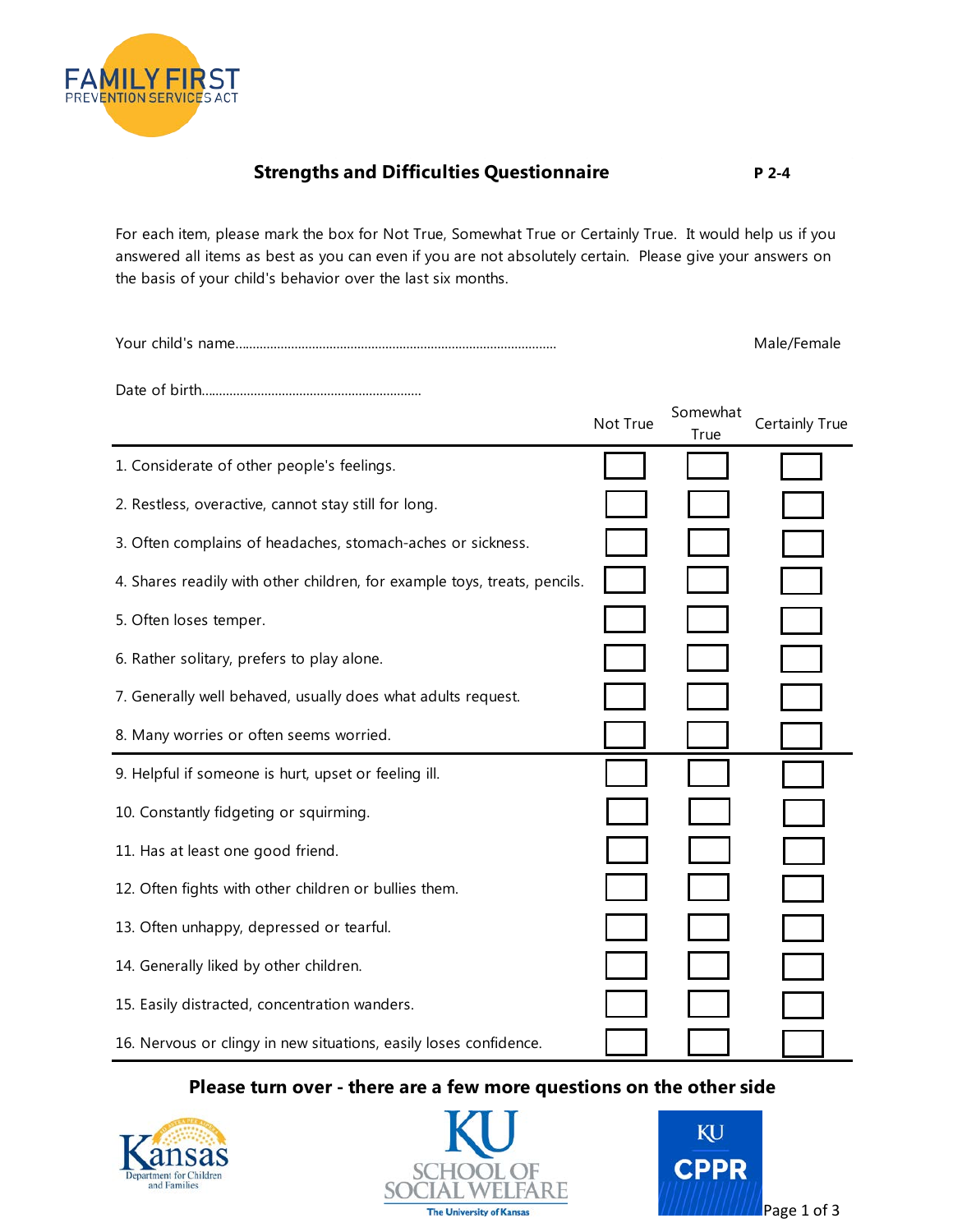|                                                                      | Not True | Somewhat | Certainly |
|----------------------------------------------------------------------|----------|----------|-----------|
|                                                                      |          | True     | True      |
| 17. Kind to younger children.                                        |          |          |           |
| 18. Often argumentative with adults.                                 |          |          |           |
| 19. Picked on or bullied by other children.                          |          |          |           |
| 20. Often offers to help others (parents, teachers, other children). |          |          |           |
| 21. Can stop and think things out before acting.                     |          |          |           |
| 22. Can be spiteful to others.                                       |          |          |           |
| 23. Gets along better with adults than with other children.          |          |          |           |
| 24. Many fears, easily scared.                                       |          |          |           |
| 25. Good attention span, sees work through the end.                  |          |          |           |
|                                                                      |          |          |           |

1. Do you have any other comments or concerns?

2. Overall, do you think that your child has difficulties in one or more of the following areas: emotions, concentration, behavior or being able to get on with other people?

|                                                                                        | No        | difficulties | Yes- minor Yes- definite Yes- severe<br>difficulties | difficulties |  |
|----------------------------------------------------------------------------------------|-----------|--------------|------------------------------------------------------|--------------|--|
|                                                                                        |           |              |                                                      |              |  |
| If you answered "Yes", please answer the following questions about these difficulties: |           |              |                                                      |              |  |
| 3. How long have these difficulties been present?                                      |           |              |                                                      |              |  |
|                                                                                        | Less than | 1-5 months   | $6 - 12$                                             | Over a       |  |
|                                                                                        | a month   |              | months                                               | year         |  |
|                                                                                        |           |              |                                                      |              |  |

## **Please turn over - there are a few more questions on the other side**